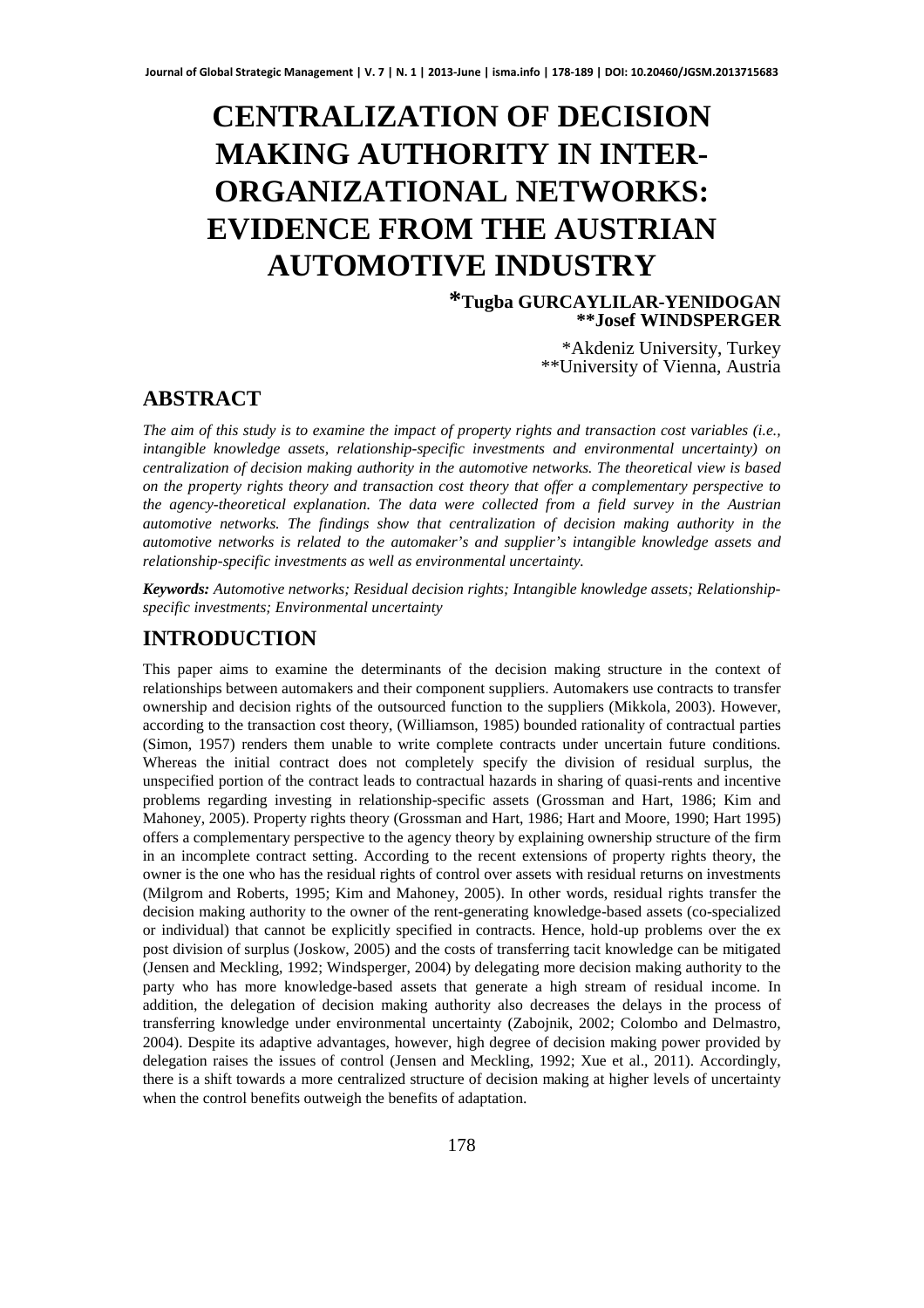Although many theoretical studies investigate how to allocate decision rights (Grossman and Hart, 1986; Hart and Moore, 1990; Brynjolfsson, 1994; Aghion and Tirole, 1997; Dessein, 2002; Zabojnik, 2002, Haris and Raviv, 2005), relatively little empirical research examines the determinants of allocation of decision rights in different organizational settings (Arruñada et al., 2001; Vázquez, 2004; Colombo and Delmastro, 2004; Windsperger, 2004; Windsperger and Jell, 2005; Mumdžiev and Windsperger, 2011; Hippmann and Windsperger, 2012; Mumdžiev and Windsperger, 2013). Colombo and Delmastro (2004) analyzed the factors of complexity, firm size, ownership status, urgency of decisions and the use of advanced communication technologies that effect the delegation of authority in the Italian manufacturing plants. Vázquez (2004) pointed out the effects of transactional attributes as well as the importance of organizational structure properties (i.e., size, property, age and unionism) and tested the links between transactional/behavioral traits (frequency of transactions, asset specificity, opportunism and uncertainty) and the allocation of decision rights in the Spanish food and electronics industries. In addition to the transactional and structural determinants of allocation of decision rights, Windsperger (2004) contributed to the franchising literature by explaining the influence of intangible knowledge assets on the structure of decision rights based on the property rights theory. On the other hand, Arruñada et al. (2001) analyzed the allocation of decision rights and monetary incentives in contractual relationships between automakers and dealers. Thereby they focused on the design of formal decision making processes and explored the effects of network characteristics (including product quality, length of the relationship and size of the network) on the allocation of completion, monitoring and termination rights.

Complementary to the view of Arruñada et al. (2001), this study focuses on property rights and transaction cost variables (intangible knowledge assets, relationship-specific investments and environmental uncertainty) that influence the degree of centralization of decision making authority in the automotive networks. In this study, the authors argue that the suppliers' sources of knowledgebased power (i.e., intangible knowledge assets) and the relationship-specific investments have negative effects on centralization of decision making authority whereas the impact of environmental uncertainty differs according to the adaptation or control requirements. The results obtained from the Austrian automotive networks support the theoretical predictions of the study. The findings show that more decision making authority is delegated to the component suppliers who have more intangible knowledge assets. Similarly, the empirical results provide evidence that suppliers' decision making authority increases with their investment in relationship-specific assets. In addition to the positive impact of environmental uncertainty on centralization of decision making due to control requirements, the moderating effect of environmental uncertainty on the relationship between intangible knowledge assets and centralization of decision making authority is supported by the data.

This study contributes to the literature in three important ways. First, this study integrates the multiple effects of rent-generating knowledge-based sources into the model that explores the determinants of the decision making structure: the effects of individual contributions in value-creating supply chain activities (i.e., design & engineering, procurement, inbound logistics and production) and the effect of co-specific investments (Koss and Eaton, 1997) in product development. Second, this study discusses the conflicting effects of environmental uncertainty on centralization of decision making authority. Finally, this study contributes to the literature by providing evidence for the moderating effect of environmental uncertainty on the relationship between suppliers' intangible knowledge assets and centralization of decision making authority.

The paper proceeds in the following way. First, the hypotheses concerning the impact of knowledgebased assets and environmental uncertainty on centralization of decision making authority are developed and the moderating effect of environmental uncertainty on the relationships between intangible knowledge assets and centralization of decision making authority is discussed. Second, the data collection method and analytical procedures are explained in detail. Next, the hypotheses are tested with ordinal regression analyses. Finally, the research findings are presented and their implications are discussed.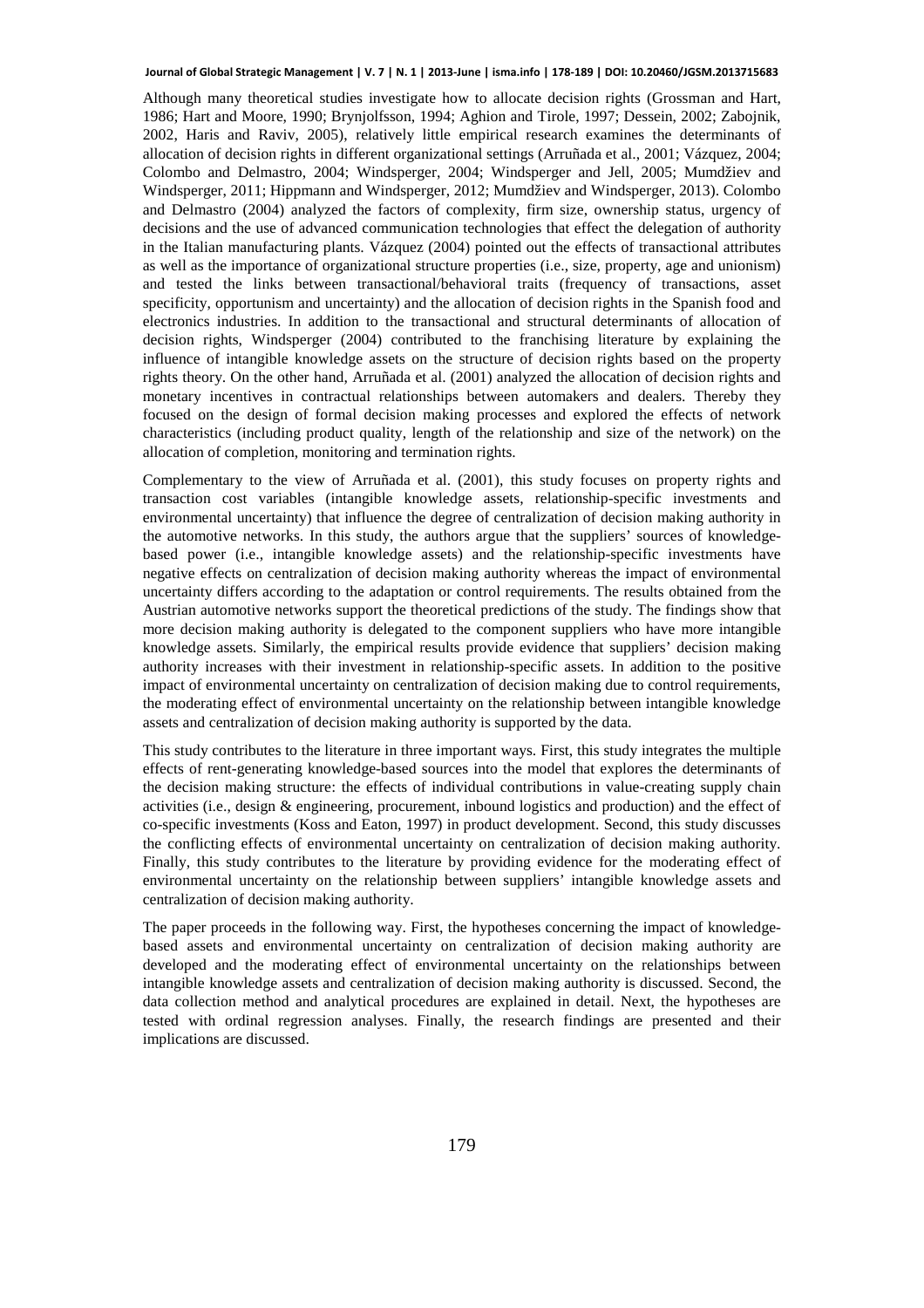## **LITERATURE REVIEW AND HYPOTHESES**

#### Intangible Knowledge Assets and Centralization

Based on the property rights view, the assignment of residual decision rights depends on the distribution of intangible assets that influence the residual income stream of the team production in network relationships (Windsperger, 2004). The portfolio of intangible assets consists of knowledge assets (i.e., know-how and reputation) as well as intellectual property assets (i.e., trademarks, patents, copyrights and registered designs) (Hall, 1992). Whereas intellectual property rights may be contractible, knowledge assets with a low degree of contractibility are the main issue for the allocation of residual decision rights (Hart and Moore, 1990; Brynjolfsson, 1994). The limited information storage and processing capacity of the economic agents makes it difficult to acquire and absorb knowledge. In this case, delays in making decisions give rise to the costs of transferring knowledge (Jensen and Meckling, 1992). When the cost of transferring knowledge is higher than the cost of transferring decision rights, more decision making authority is delegated to the holders of knowledge. Hence, (de)centralization of decision making authority increases the power of knowledge holders with their influence on the decisions regarding particular activity/functional areas (Young and Tavares, 2004). Consequently, in order to increase the returns from task specialization (Colombo and Delmastro, 2004) a higher portion of residual rights of control should be allocated to the suppliers, as automakers rely on suppliers' expertise in the development of new components and integrated systems customized to their specific requirements.

H1: A higher centralization (decentralization) of decision making authority is associated with more intangible knowledge assets of the automakers (suppliers).

## Relationship-Specific Investments and Centralization

In addition to the influence of intangible knowledge assets on the structure of decision rights, transaction cost economics and property rights reasoning enable to explain how the economic rent stream from the intangible asset portfolio should be shared between network partners (Westgren, 2000). In the automotive networks, supplier involvement in product development requires high investments in relationship-specific assets that generate ex post quasi-rents at stake (Masten, 1984). The investing parties (usually suppliers) face the hazards of ex post opportunism when the division of surplus is the subject of renegotiation (Segal and Whinston, 2000; Whinston, 2003; Martinez-Noya et al., 2012). Accordingly, the hold-up problems over the ex post division of surplus induce the parties to underinvest in specific assets. However, the allocation of rights to residual returns eliminates the bargaining problem over the appropriable ex post quasi-rents (Joskow, 2005). Hence network partners can maximize joint residual surplus by assigning residual income rights. On the other hand, the supplier's residual rights of control over specific and non-contractible knowledge assets effects the ex ante investment incentives by mitigating appropriability hazards arising from inadequate use of the knowledge transferred. In addition, the bonding effect of the supplier's relationship-specific investments reduces the monitoring costs of automakers when the quasi-rent stream generated by cospecific investments exceeds the potential gains from ex post opportunism (Klein et al., 1978; Rokkan et al., 2003; Hendrikse and Windsperger, 2011; Mumdžiev and Windsperger, 2013).

H2: A higher centralization of decision making authority is associated with a lower level of relationship-specific investments.

# Environmental Uncertainty and Centralization: Adaptation vs. Control **Effects**

High environmental uncertainty creates adaptation problems and increases the need for mutual adjustment between the network partners (March and Simon, 1958; Thompson, 1967; Williamson, 1975; Gulati et al., 2005). In order to respond to changing technologies and environment, automakers need to be able to adjust and upgrade their production technologies through co-development of their competencies together with suppliers (Fredericks, 2005; Joshi and Stump, 1999; Wang and Wei, 2007). According to Zabojnik (2002), delegation of decision making authority creates informationprocessing benefits through the flow of new information between network partners and hence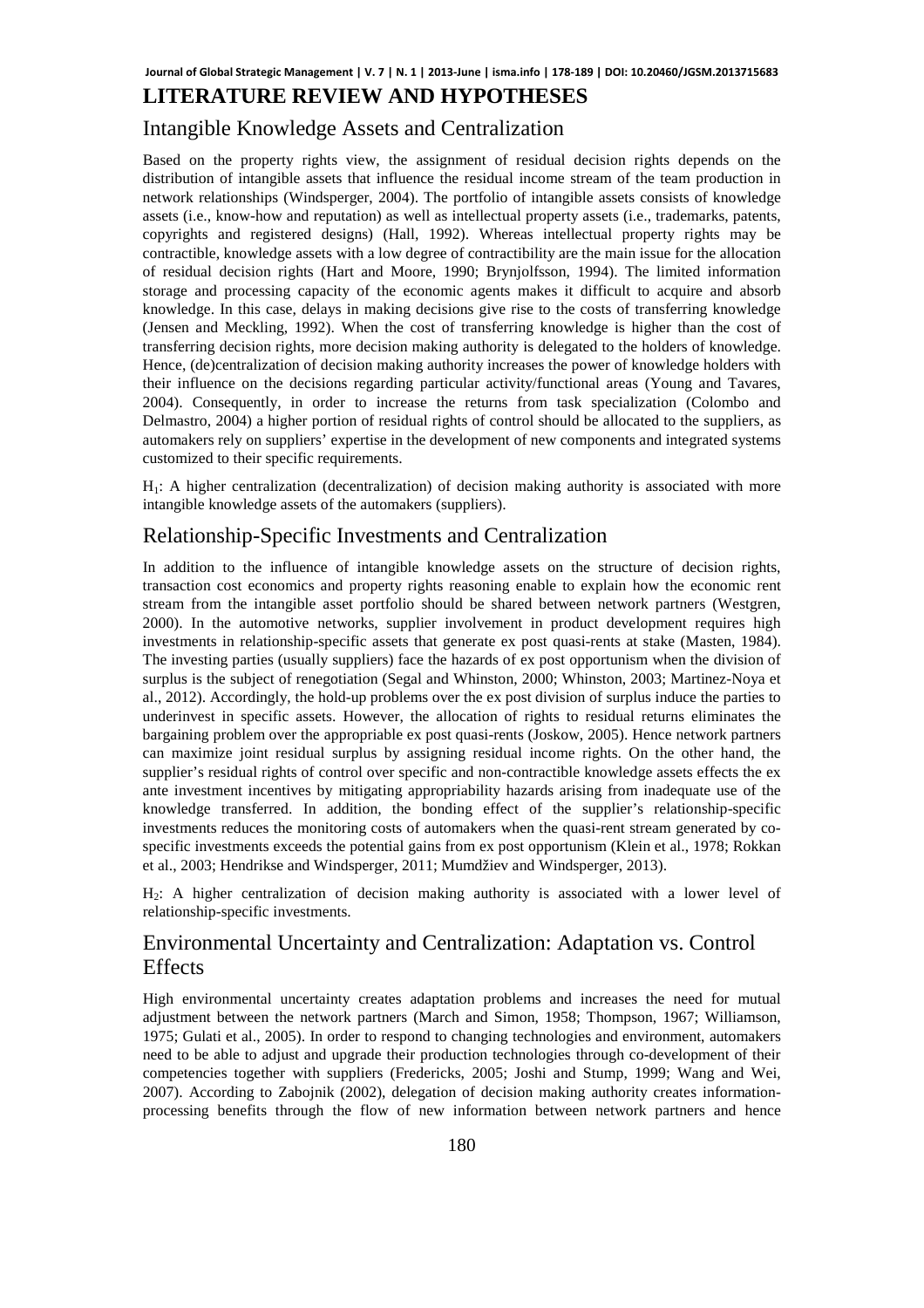facilitates sequential adaptations under high environmental uncertainty. Coordinated adaptation reduces leaks and delays in transmitting knowledge by encouraging the partners to perform concurrently (Zabojnik, 2002; Colombo and Delmastro, 2004). Therefore, it is assumed that decentralized decision making structures are more effective in a dynamic business environment to quickly respond to changes (Burns and Stalker, 1961; Aoki, 1986; Fan et al., 2003; Vázquez, 2004; Davis et al., 2009; Hippmann and Windsperger, 2012). Accordingly, the higher the environmental uncertainty, the more residual decision rights are assigned to component suppliers in order to utilize the benefits of adaptation and responsiveness provided by more decentralized structure of decision making.

 $H_{3a}$ : A higher decentralization of decision making authority is associated with higher environmental uncertainty.

On the other hand, decentralization of decision making authority also gives rise to problems of control. There is a trade-off between control and adaptation effects of delegation. The allocation of a higher portion of residual decision rights to the suppliers means a loss of control for automakers. According to the agency theory, the interest of the parties may not always align with the achievement of cooperative behavior (Milgrom and Roberts, 1992; Jensen and Meckling, 1992). In this case, the use of authority in a way that damages cooperative orientation to achieve common goals causes residual loss. Therefore, higher requirement of automakers to monitor the decisions over upstream value chain activities increases the costs of control. If the costs of control exceed the benefits of information processing under high uncertainty, automakers tend to centralize the structure of decision making to mitigate incentive conflicts (Xue et al., 2011). In addition, centralization of decision making authority facilitates the coordination of resources among different sourcing units. For example, global sourcing in the automotive industry is characterized by intense interdependencies among the operations. In this case, a more centralized structure of decision making provides flexibility to the automakers against changing environmental conditions. Thus automakers can decrease the external risks with a shift of sourcing towards the other suppliers as opportunities arise. Consequently, the higher the environmental uncertainty, the more residual decision rights are assigned to the automakers in order to reduce the residual loss arising from internal and external risks.

 $H_{3b}$ : A higher centralization of decision making authority is associated with higher environmental uncertainty.

# Suppliers' Intangible Knowledge, Environmental Uncertainty and Centralization: The Moderating Effect of Environmental Uncertainty

This study assumes that the influence of environmental uncertainty on the relationship between suppliers' intangible knowledge and centralization of decision making authority depends on two conflicting requirements: adaptation requirements vs. control requirements (Xue et al., 2011). Based on the need for adaptation and responsiveness, environmental uncertainty increases the negative effects on the relationship between supplier's intangible knowledge assets and centralization of decision making authority. In other words, under highly intangible knowledge assets of the supplier, the supplier's decision making authority increases with environmental uncertainty.

H4a: Environmental uncertainty strengthens the negative impact of suppliers' intangible knowledge assets on centralization of decision making authority.

On the other hand, environmental uncertainty decreases the negative effects on the relationship between suppliers' intangible knowledge and centralization of decision making authority based on the need for control. The benefits of control and coordination outweigh the benefits of adaptation when environmental uncertainty increases to a higher level. Therefore, in the special case of a positive residual loss, there is a tendency towards a more centralized structure of decision making under a higher level of environmental uncertainty even if suppliers have more intangible knowledge.

 $H<sub>4b</sub>$ : Environmental uncertainty weakens the negative impact of suppliers' intangible knowledge assets on centralization of decision making authority.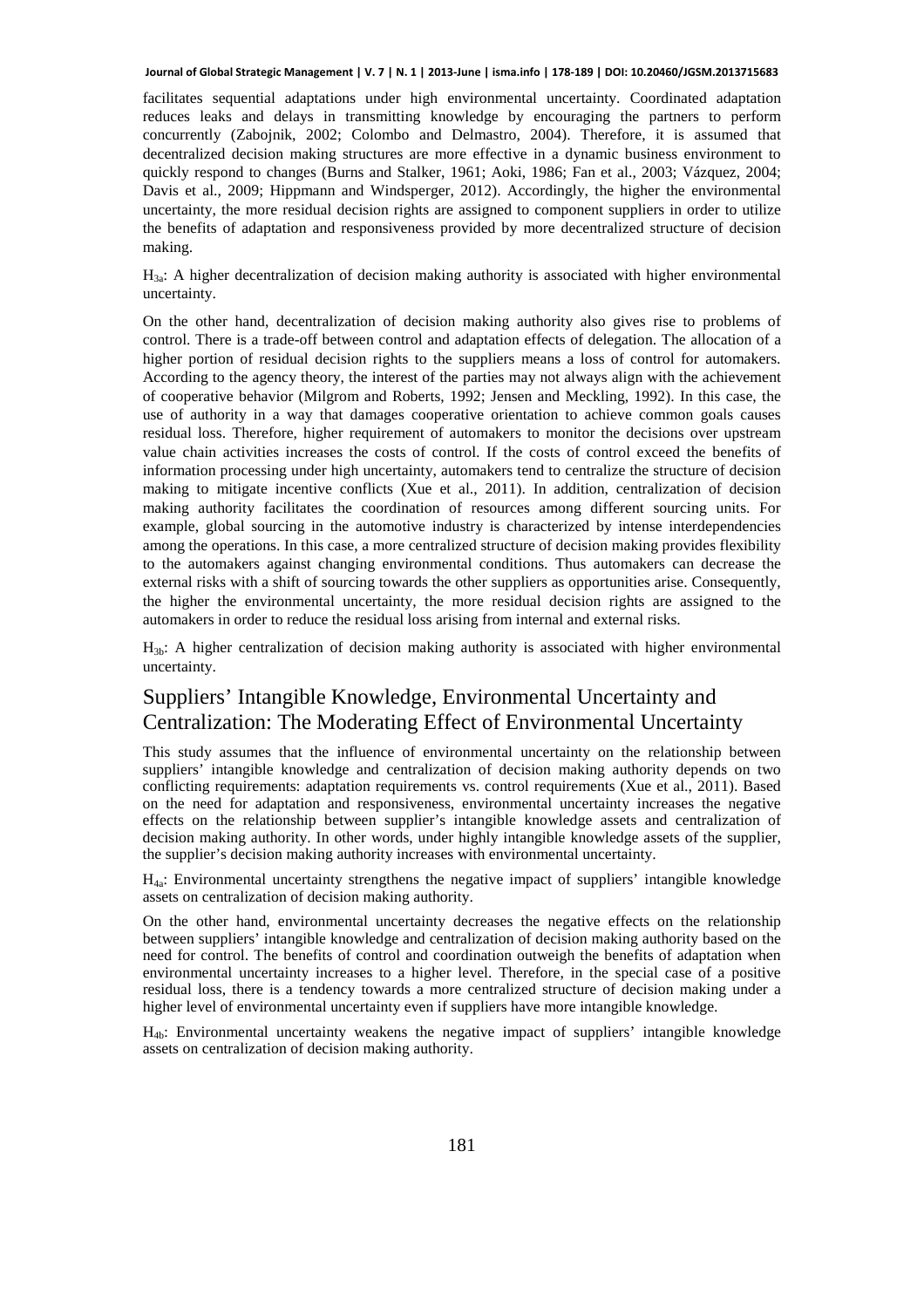#### Environmental Uncertainty, Relationship-Specific Investments and Centralization: The Moderating Effect of Relationship-Specific Investments

The bonding effect of relationship-specific investments reduces the control costs of delegation under high environmental uncertainty by decreasing the relational risk arising from a more decentralized decision making structure (Klein et al., 1978; Mumdžiev and Windsperger, 2013). Hence, under high supplier's relationship-specific investments, decentralization of decision making authority facilitates mutually cooperative orientation in adjusting to changing environmental situations. Consistent with this argument, this study considers that relationship-specific investments may have moderating effects on the relationship between environmental uncertainty and centralization of decision making authority.

H5a: Relationship-specific investments strengthen the negative impact of environmental uncertainty on centralization of decision making authority when the coordinated adaptation requirement increases.

 $H_{5b}$ : Relationship-specific investments weaken the positive impact of environmental uncertainty on centralization of decision making authority when the control requirement decreases.

## **METHODOLOGY** Sample and Data Collection

The aim of this research is to analyze the impact of intangible knowledge assets and suppliers' relationship-specific investments as well as environmental uncertainty on centralization of decision making authority in the automotive networks. To test the hypotheses, a questionnaire-based survey was conducted in the year 2010. The empirical data of this study were collected from the supplier firms operating in the Austrian automotive industry. To determine the number of supplier firms in the population, the authors utilized the statistics of Austrian Automotive Association (AAA), Automotive Cluster of Vienna Region (ACVR), Automotive Cluster of Upper Austria and Automotive Cluster of Styria with the ranking list of top 100 global suppliers at automotivenews.com. After the cross check of the lists, it was concluded that the total of 275 component suppliers are operating in the Austrian automotive industry. In the data collection process, the total of 275 executives of the Austrian component suppliers were contacted via telephone and informed about the research. 193 firms accepted to participate in the research. Then the questionnaire was sent out electronically to the executives of suppliers who accepted to fill out the questionnaire; 83 valid responses were obtained. The data from the Austrian networks were analyzed with the SPSS (version 18) and the hypotheses were tested by applying ordinal regression analyses.

#### Measurement

*Decision rights.* In this study, decision rights relate to the structure of real authority (Aghion and Tirole, 1997; Hippmann and Windsperger, 2012) in the automotive networks. Following Heide and John (1992), this construct was measured with nine items to capture the extent to which residual decision rights are made by the automakers and the suppliers. According to the measurement of residual decision rights, component suppliers were asked to indicate who takes the decisions regarding the following value chain activities (Meyr et al., 2005; Talbot, 2007): design & engineering, procurement, inbound logistics and production. These indicators were assessed on a 7-point Likert scale ranging from decisions solely taken by the supplier  $(=1)$  and decisions solely taken by the automaker  $(=7)$ . The value of Cronbach's alpha is 0.68 which is compatible with the recommended threshold level of 0.60 (Hair et al., 1998). By splitting the decision variable into three groups at its median, a decision index was constructed. The higher the index, the more residual decision rights are assigned to the automakers, and hence the higher is the degree of centralization.

*Intangible knowledge.* Intangible knowledge refers to the knowledge contribution of automakers and suppliers regarding the value-creating activities in the upstream supply chain. In the questionnaire, the supplier firms were asked to rate on a 7-point Likert scale to evaluate separately their own and the automakers' knowledge contribution to the supply chain activities. The scale includes six items regarding the value chain activities of design & engineering, and production. Cronbach's alpha for the suppliers' intangible knowledge is 0.84 and for the automakers' intangible knowledge is 0.90.

*Relationship-specific investments.* Relationship-specific investments concern the degree to which assets are dedicated to a particular relationship (Williamson, 1985). In this study, consistent with the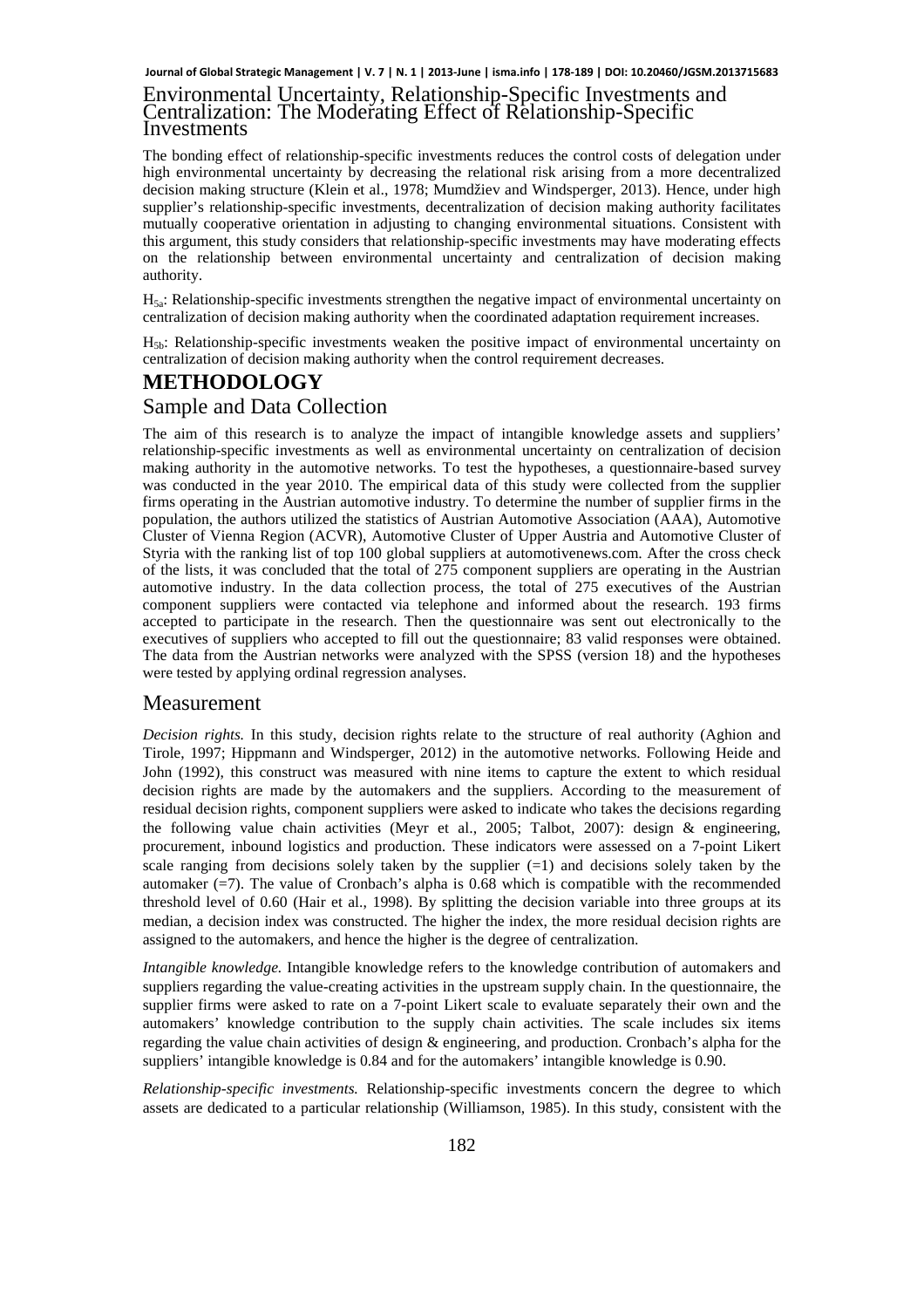studies of Asanuma (1989) and Dyer and Singh (1998), the items of the scale for the suppliers' relationship-specific investments are: (1) we are substantially involved in product development, (2) we spend much time in developing the specifications, (3) we spend much time and efforts in developing manufacturing and designing processes, (4) manufacturing of this product has created a specific expertise dedicated to our relationship. These four indicators were assessed on a 7-point Likert scale ranging from 1=strongly disagree to 7=strongly agree. The value of Cronbach's alpha is 0.84.

*Environmental uncertainty.* This study focuses on environmental uncertainty associated with the dynamism of task environment (Lawrence and Lorsch, 1967, Thomson, 1967; Duncan, 1972; Williamson, 1975) as the strongest determinant of uncertainty in technology-intensive industries (Duncan, 1972; Bourgeois, 1980; Joshi and Campbell, 2003; Fredericks, 2005). Accordingly, the authors built on Bensaou and Venkatraman's construct of environmental dynamism as the rate of change in product arising from technological innovations (Bensaou and Venkatraman, 1995; Karimi et al., 2004). Environmental uncertainty associated with dynamism of task environment was measured with three items that belong to product's technical complexity, maturity of the underlying technology and the engineering content, as Bensaou and Venkatraman (1995) suggest. These indicators were assessed using 1-7 semantic differential scales for a component ranging from: (1) technically simple to technically complex, (2) based on mature technology to new technology, (3) low engineering effort and expertise to high engineering effort and expertise. Cronbach's alpha is 0.86.

*Control variables.* One control variable labeled as supplier dependence, which might influence centralization of decision making in the network, was incorporated in the model. In order to measure supplier dependence, the supplier was asked to indicate the share of the automaker in its annual turnover.

# **RESULTS**

#### Descriptive Statistics

Table 1 presents the descriptive statistics and Pearson correlation coefficients for all variables. As expected, centralization of decision making authority was negatively correlated with knowledge-based resources of suppliers, and relationship-specific investments, and positively correlated with automakers' intangible knowledge assets. Unexpectedly, there was no statistically significant relationship between centralization of decision making authority and environmental uncertainty; however its sign was positive. Similarly, centralization of decision making authority was positively but not significantly correlated with supplier dependence. Although significant correlation exists among some variables, none of the correlation coefficients is large enough (>.80) to cause concern about severe multicollinearity (Hair et al., 1998). In addition, descriptive statistics basically show that there is a tendency towards a more decentralized structure of decision making in the Austrian automotive networks.

| Variables                            | Mean | S.D. | Correlations     |               |           |       |       |       |
|--------------------------------------|------|------|------------------|---------------|-----------|-------|-------|-------|
|                                      |      |      |                  | $\mathcal{L}$ |           | 4     |       | o     |
| 1. Decision rights                   | 2.83 | 0.94 | 1.000            |               |           |       |       |       |
| 2. Relationship-specific investments | 4.55 | 1.52 | $-0.282*$        | 1.000         |           |       |       |       |
| 3. Environmental uncertainty         | 4.59 | 1.26 | 0.045            | $0.449**$     | 1.000     |       |       |       |
| 4. Suppliers' intangible knowledge   | 6.03 | 1.10 | $-0.417**0.229*$ |               | 0.067     | 1.000 |       |       |
| 5. Automakers' intangible knowledge  | 4.14 | 1.64 | $0.271*$         | 0.081         | 0.187     | 0.018 | 1.000 |       |
| 6. Supplier dependence               | 2.21 | 1.05 | 0.109            | $0.240*$      | $0.330**$ | 0.082 | 0.026 | 1.000 |

#### **Table 1. Descriptive statistics and correlation coefficients**

\*p<0.05, \*\*p<0.01 (two-tailed tests)

#### Regression Analysis

The regression analyses were conducted with the index of decision rights as an ordinal dependent variable to test the hypotheses. Table 2 reports the results of the regression models. The significant chi-square statistic for each model  $(p<0.01)$  indicates that the final model gives a significant improvement over the baseline model. According to Pearson and Deviance statistic  $(p>0.05)$ , each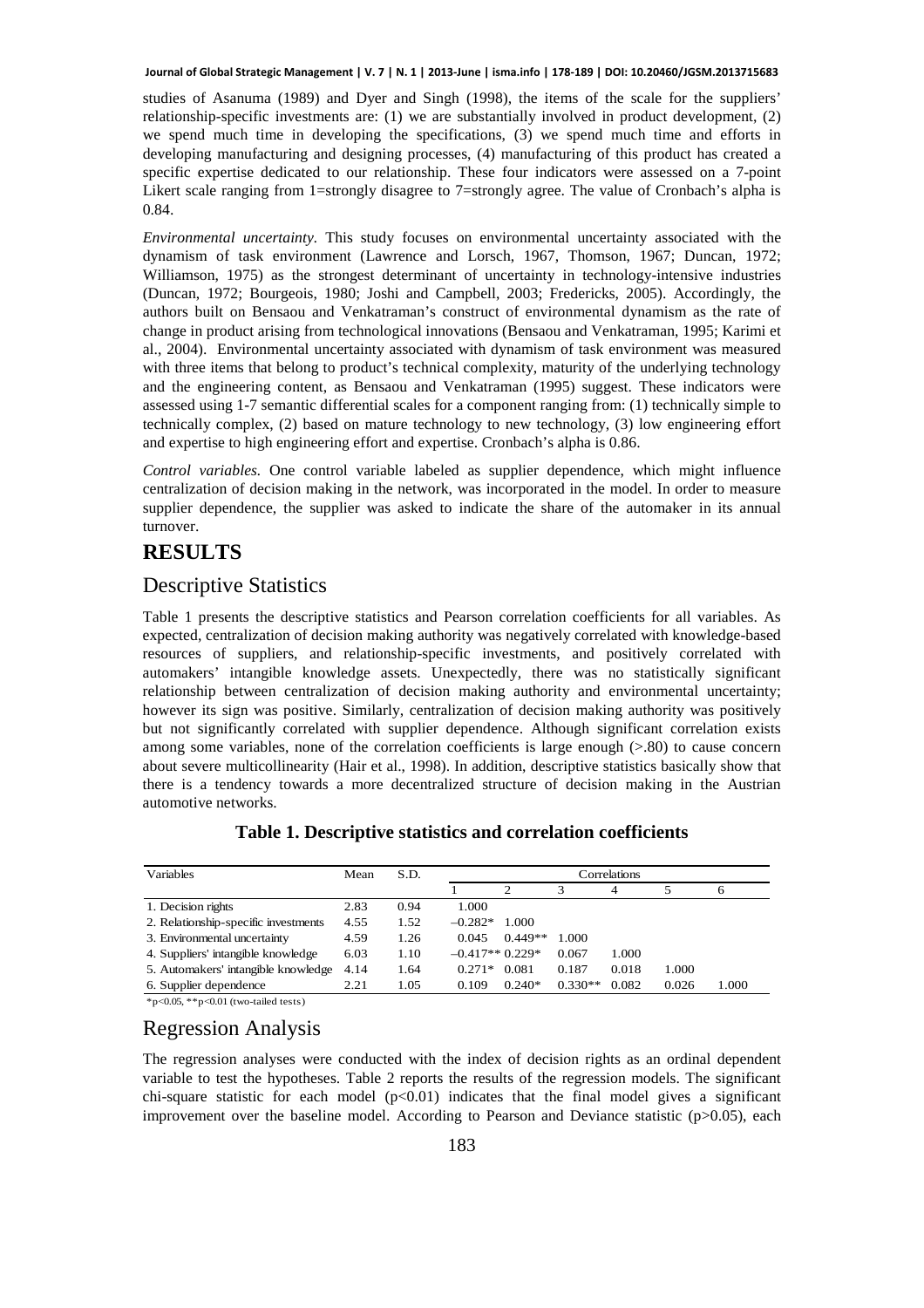model fits the data well. The explanatory power of the dependent variable (see the difference between the values of Nagelkerke  $R^2$ ) increased from 0.450 to 0.489 by including the interaction effect between environmental uncertainty and suppliers' intangible knowledge in the model.

| Independent variables                                       | Coefficients          |                       |                       |                       |                      |  |  |  |
|-------------------------------------------------------------|-----------------------|-----------------------|-----------------------|-----------------------|----------------------|--|--|--|
|                                                             | Model 1               | Model 2               | Model 3               | Model 4               | Model 5              |  |  |  |
| Threshold constants                                         | $-5.873***$ (1.758)   | $-1.157***(0.303)$    | $-1.258***(0.324)$    | $-1.154***(0.330)$    | $-1.373***(0.365)$   |  |  |  |
|                                                             | $+3.889**$ (1.679)    | $+0.892$ *** (0.294)  | $+1.039***$ (0.315)   | $+1.186***$ (0.327)   | $+0.950***$ (0.339)  |  |  |  |
| Automakers' intangible knowledge                            | $+0.329**$<br>(0.156) | $+0.527**$<br>(0.242) | $+0.587**$<br>(0.255) | $+0.590**$<br>(0.268) | $+0.586**$ (0.255)   |  |  |  |
| Suppliers' intangible knowledge                             | $-1.047***(0.274)$    | $-1.032***(0.296)$    | $-1.268***(0.322)$    | $-1.269***$ (0.337)   | $-1.285***(0.332)$   |  |  |  |
| Relationship-specific investments                           |                       | $-0.444*$<br>(0.250)  | $-0.780$ *** (0.299)  | $-0.798***$ (0.309)   | $-0.788***(0.306)$   |  |  |  |
| Environmental uncertainty                                   |                       |                       | $+0.715**$<br>(0.309) | $+0.781**$ (0.320)    | $+0.673**$ (0.318)   |  |  |  |
| Suppliers' intangible knowledge*Environmental uncertainty   |                       |                       |                       | $+0.655**$ (0.333)    |                      |  |  |  |
| Environmental uncertainty*Relationship-specific investments |                       |                       |                       |                       | $-0.199$<br>(0.256)  |  |  |  |
| Supplier dependence                                         | $+0.586**$<br>(0.253) | $+0.685***(0.265)$    | $+0.588**$<br>(0.280) | $+0.570**$<br>(0.283) | (0.284)<br>$+0.546*$ |  |  |  |
| Model statistics                                            |                       |                       |                       |                       |                      |  |  |  |
| Model chi-square                                            | $25.517***$           | 28.594***             | 36.745***             | 41.042***             | 37.344***            |  |  |  |
| $-2$ Log likelihood                                         | 133.133               | 131.442               | 121.121               | 116.824               | 120.528              |  |  |  |
| Nagelkerke $R^2$                                            | 0.332                 | 0.365                 | 0.450                 | 0.489                 | 0.456                |  |  |  |

| <b>Table 2. Ordinal regression results</b> |  |
|--------------------------------------------|--|
|--------------------------------------------|--|

Values in parentheses are standard error.

 $*_{p<0.1}$ ,  $*_{p<0.05}$ ,  $*_{*p<0.01}$ 

Consistent with the predictions of  $H_1$  and  $H_2$ , the results indicate that centralization of decision making authority decreases with increasing supplier's intangible knowledge and relationship-specific investments. In addition, automaker's intangible knowledge positively impacts its real authority and hence causes a more centralized structure of decision making. On the other hand, the relationship between environmental uncertainty and centralization of decision making authority is positive and significant, in support of  $H_{3b}$ , due to the automaker's higher control requirements under high environmental uncertainty. Regarding  $H_{4b}$ , the results show that environmental uncertainty significantly moderates the effect of suppliers' intangible knowledge on centralization of decision making authority (see Figure 1 for graphical display of the interaction effects). However, the data provides insufficient evidence for H<sub>5b</sub>, that the positive impact of environmental uncertainty on centralization of decision making authority is lower under a higher level of relationship-specific investments (see Figure 2).



**Figure 1. Moderating effect of environmental uncertainty on the relationship between suppliers' intangible knowledge and centralization of decision making authority (created by utilizing from the ModGraph programme of Jose, 2008)**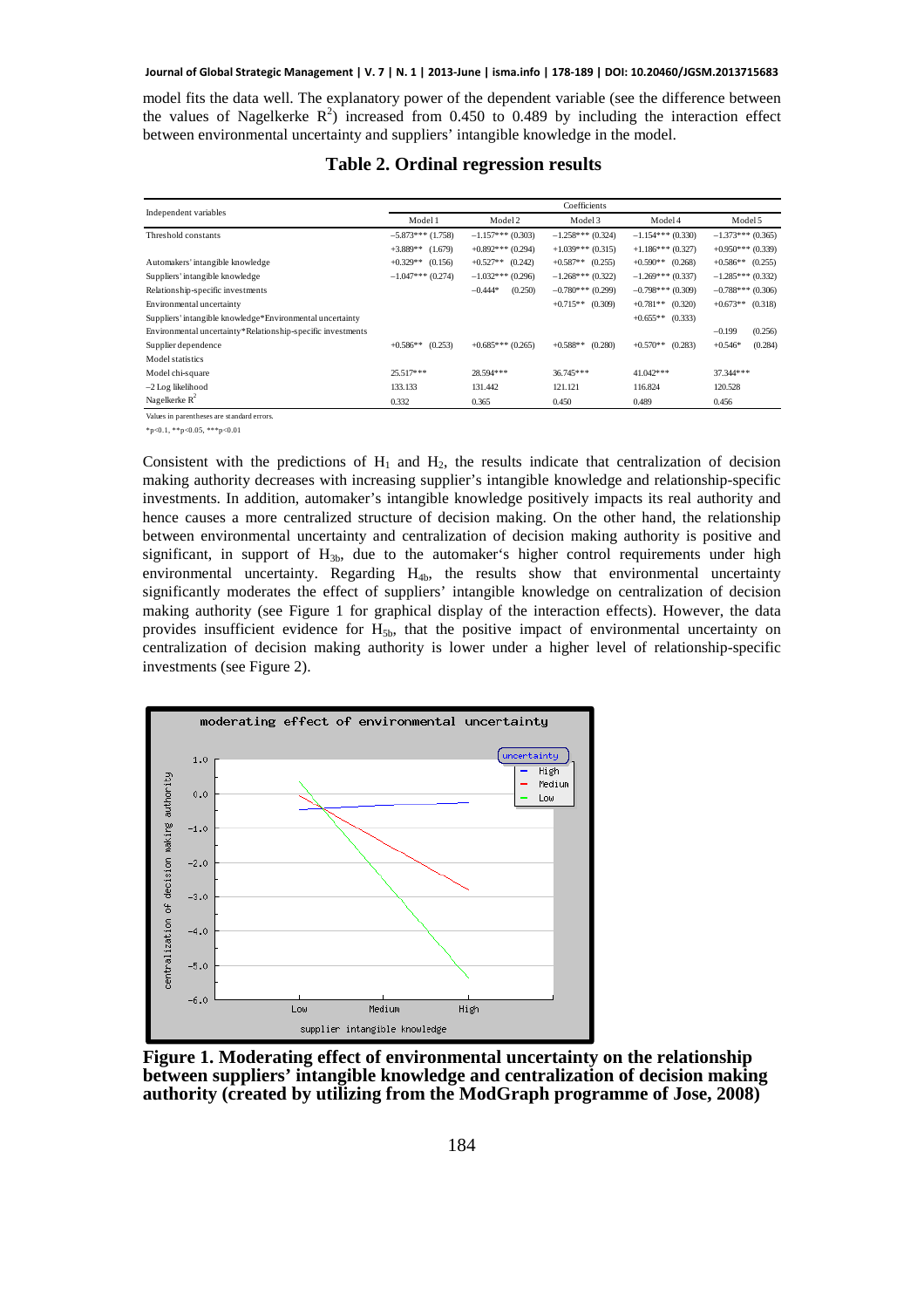

**Figure 2. Moderating effect of relationship-specific investments on the relationship between environmental uncertainty and centralization of decision making authority (created by utilizing from the ModGraph programme of Jose, 2008)** 

# **CONCLUSION**

The aim of this study is to examine the impact of property rights and transaction cost variables (i.e., the sources of knowledge-based power, relationship-specific investments and environmental uncertainty) on centralization of decision making authority in the automotive networks. The results from the Austrian automotive networks indicate that the suppliers' decision making power increases with their intangible knowledge assets over supply chain activities and their relationship-specific investments. Simultaneously, the automakers' control over decision making in the network increases with their intangible knowledge assets and environmental uncertainty. Moreover the results of the study show that the suppliers' contribution to the intangible knowledge assets in the supply chain leads to more decentralization of decision making, in particular when the environmental uncertainty is relatively low. However, this effect shifts towards more centralization of decision making in the automotive networks, due to high coordination and control costs, when environmental uncertainty strongly increases. Overall, this study contributes to the literature by developing a new view on allocation of real authority in supplier networks that integrates property rights and transaction cost explanations.

This study also has some managerial implications. The results indicate that the distribution of decision making power in the automotive networks depends on the knowledge contribution of automakers and suppliers, the relationship-specific investments and the environmental uncertainty. Accordingly, this study provides some recommendations for designing a more decentralized decision making structure in the automotive network. Although suppliers can have more decision making authority with their individual-level intangible knowledge assets, this effect shifts towards a more centralized decision making structure under a higher level of environmental uncertainty, in particular due to the automakers' increasing need to mitigate incentive conflicts and facilitate coordination of resources. Parallel production networks, which focus on the common use of product design and the integration of suppliers' knowledge stocks (i.e., design and process FMEA, process control plan, flow chart), result in a more centralized decision making structure in the automotive industry, even if suppliers have more intangible knowledge. However, relationship-specific investments mitigate opportunism risks and reduce the automakers' control requirement under high environmental uncertainty. In this case, the bonding effect of relationship-specific investments gives rise to a more decentralized structure of decision making authority in the automotive networks.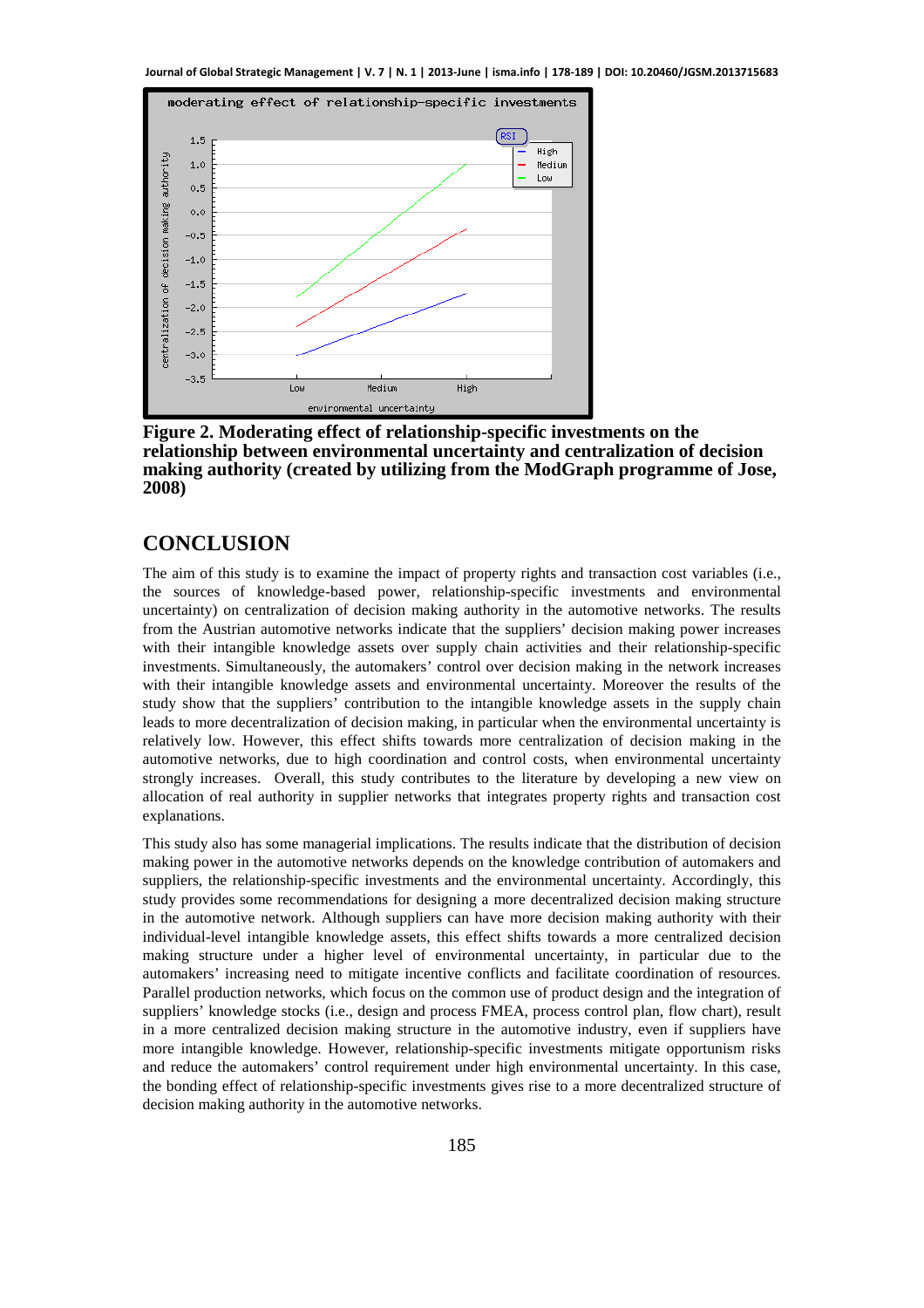The study has some limitations that create opportunities for future research. First, the research design of the study uses a single source of respondents. Future studies are needed to explore the relationships between the variables using multiple sources of respondents from both automakers and suppliers in the automotive supply chain in order to reduce the possibility of common methods bias. Second, future studies have to investigate the determinants of the decision making structure by collecting data from different inter-organizational relationships in order to increase the generalizability of the results. Third, the measures for decision rights and intangible knowledge assets need to be improved in such a way that enables to investigate the determinants of the allocation of disaggregated decision rights regarding the different value chain activities in the automotive networks.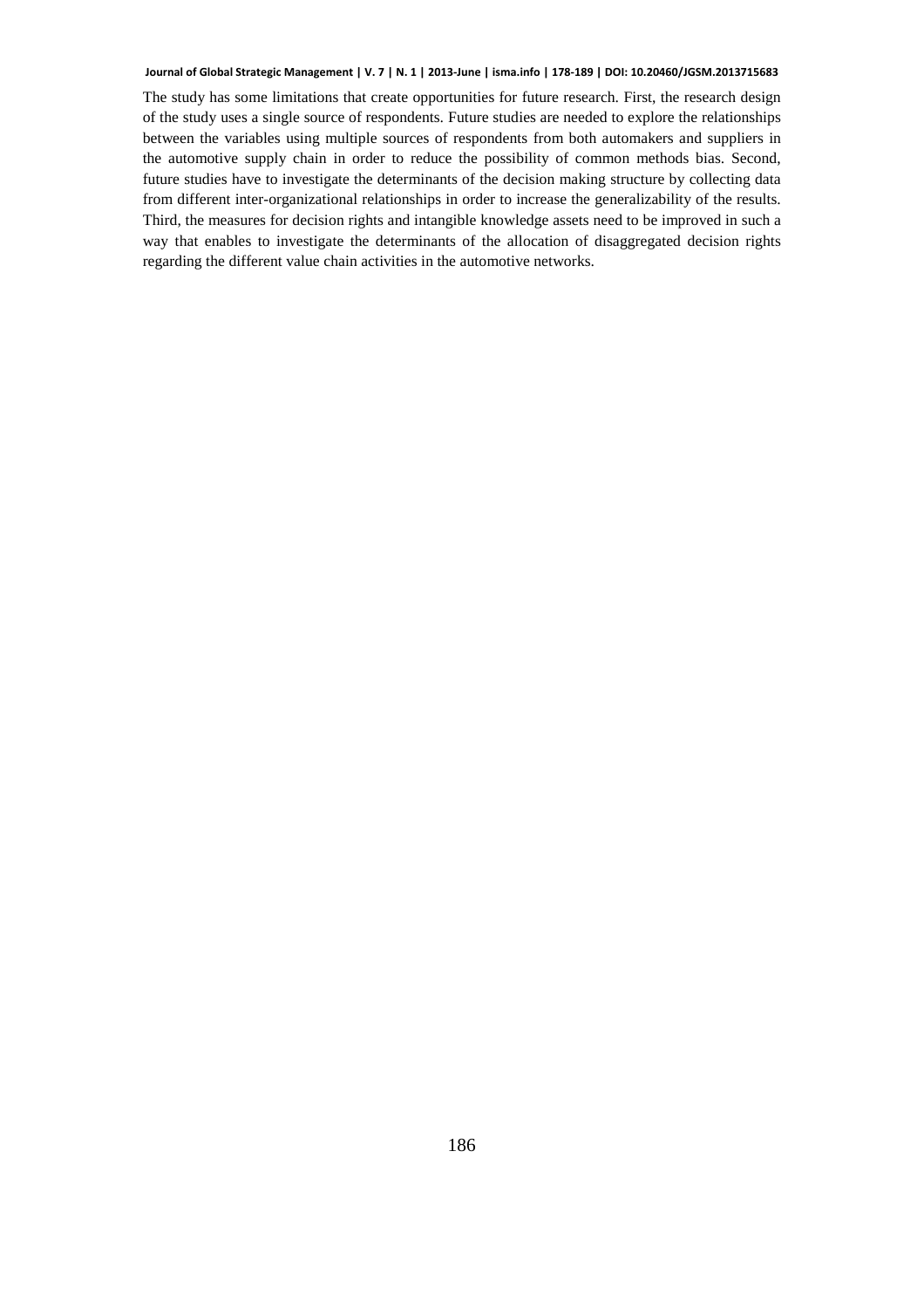#### **REFERENCES**

Aghion, P. and Tirole, J. (1997). Formal and real authority in organizations. Journal of Political Economy, 105(1), pp.1–29.

Aoki, M. (1986). Horizontal vs. vertical information structure of the firm. American Economic Review, 76, pp.971–83.

Arruñada, B., Garicano, L. and Vázquez, L. (2001). Contractual allocation of decision rights and incentives: the case of automobile distribution. Journal of Law, Economics, and Organization, 17(1), pp.257-284.

Asanuma, B. (1989). Manufacturer-supplier relationships in Japan and the concept of relation-specific skill. Journal of the Japanese and International Economies, 3(1), pp.1-30.

Bensaou, M. and Venkatraman, N. (1995). Configurations of inter-organizational relationships: a comparison between U.S. and Japanese. Management Science, 41(9), pp.1471-1492.

Bourgeois, L.J. (1980). Strategy and environment: a conceptual integration. Academy of Management Review, 5(1), pp.25-39.

Brynjolfsson, E. (1994). Information assets, technology, and organization. Management Science, 40(12), pp.1645-1662.

Burns, T. and Stalker, G.M. (1961). The management of innovation, London: Tavistock.

Colombo, M. and Delmasto, M. (2004). Delegation of authority in business organizations: an empirical test. The Journal of Industrial Economics, 52, pp.53–80.

Davis, J.P., Eisenhardt, K.M. and Bingham, C.B. (2009). Optimal structure, market dynamism, and the strategy of simple rules. Administrative Science Quarterly, 54, pp.413-452.

Dessein, W. (2002). Authority and communication in organizations. Review of Economic Studies, 69(4), pp.811-838.

Duncan, R.B. (1972). Characteristics of organizational environments and perceived environmental uncertainty. Administrative Science Quarterly, 17(3), pp.313-327.

Dyer, J.H. and Singh, H. (1998). The relational view: cooperative strategy and sources of interorganizational competitive advantage. Academy of Management Review, 23(4), pp.600-679.

Fan, M, Stallaert, J. and Whinston, A.B. (2003). Decentralized mechanism design for supply chain organizations using an auction market. Information Systems Research, 14(1), pp.1-22.

Fredericks, E. (2005). Cross-functional involvement in new product development: a resource dependency and human capital perspective. Qualitative Market Research: An International Journal, 8(3), pp.327-341.

Grossman, S.J. and Hart, O.D. (1986). The cost and benefits of ownership: a theory of vertical and lateral integration. Journal of Political Economy, 94(4), pp.691-719.

Gulati, R., Lawrence, P.R. and Puranam, P. (2005). Adaptation vertical relationships: beyond incentive conflict. Strategic Management Journal, 26(5), pp.415-440.

Hair, J.F., Anderson, R.E., Tatham, R.L. and Black, W.C. (1998). Multivariate data analysis. Upper Saddle River, NJ: Pearson Education.

Hall, R. (1992). The strategic analysis of intangible resources. Strategic Management Journal, 13(2), pp.135-144.

Harris, M. and Raviv, A. (2005). Allocation of decision-making authority. Review of Finance, 9(3), pp.353-383.

Hart, O. (1995). Firms, contracts, and financial structure. Oxford: Clarendon Press.

Hart, O. and Moore, J. (1990). Property rights and the nature of the firm. The Journal of Political Economy, 98(6), pp.1119–1158.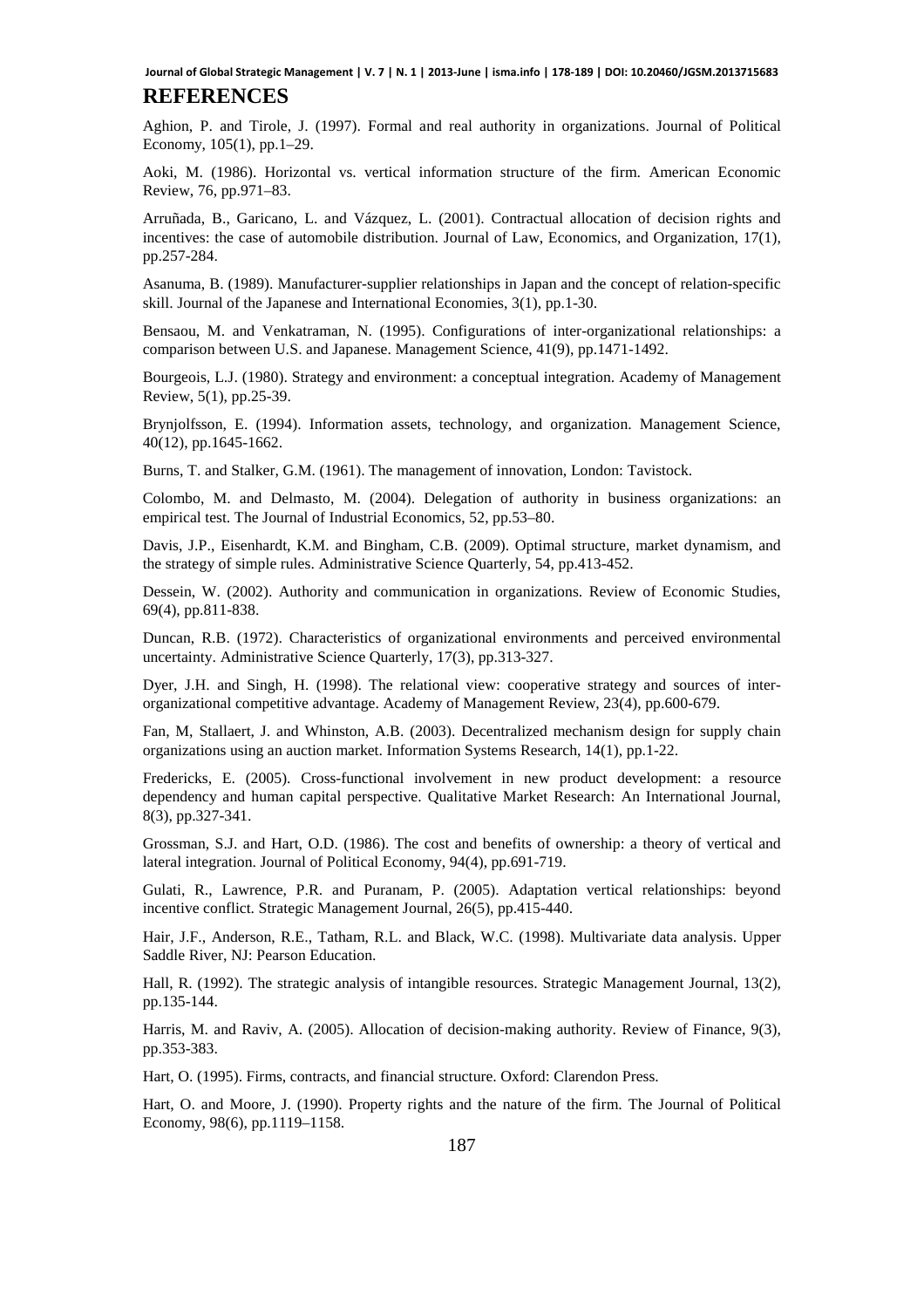Heide, J.B. and John, G. (1992). Do norms matter in marketing relationships? Journal of Marketing, 56(2), pp.32-44.

Hendrikse, G. and Windsperger, J. (2011). Determinants of contractual completeness in franchising. In M. Tuunanen, J. Windsperger, G. Cliquet, & G. Hendrikse (Eds.), New developments in the theory of networks: franchising, alliances and cooperatives (pp. 13-30). New York: Springer.

Hippmann, P. and Windsperger, J. (2012). Formal and real authority in interorganizational networks: the case of joint ventures. Managerial and Decision Economics, DOI: 10.1002/mde.2592.

Jensen, M.C. and Meckling, W.H. (1992). Specific and general knowledge and organizational structure. In L. Werin, & H. Wijkander (Eds.), Contract economics (pp. 251-274). Oxford:Blackwell.

Jose, P.E. (2008). ModGraph-I: a programme to compute cell means for the graphical display of moderational analyses: the internet version (Version 2.0). Victoria University of Wellington, New Zealand: Wellington.

Joshi, A.W. and Campbell, A.J. (2003). Effects of environmental dynamism on relational governance in manufacturer-supplier relationships: a contingency framework and an empirical test. Journal of the Academy of Marketing Science, 31(2), pp.176-188.

Joshi, A.W. and Stump, R.L. (1999). The contingent effect of specific asset investments on joint action in manufacturer-supplier relationships: an empirical test of the moderating role of reciprocal asset investments, uncertainty, and trust. Journal of the Academy of Marketing Science, 27(3), pp.291-305.

Joskow, P.L. (2005). Vertical integration. In C. Ménard, & M.M. Shirley (Eds.), Handbook of new institutional economics (pp. 319-348), Netherlands: Springer.

Karimi, J., Somers, T.M. and Gupta, Y.P. (2004). Impact of environmental uncertainty and task characteristics on user satisfation with data. Information Systems Research, 15(2), pp.175-193.

Kim, J. and Mahoney, J.T. (2005). Property rights theory, transaction costs theory, and agency theory: an organizational economics approach to strategic management. Managerial and Decision Economics, 26, pp.223-242.

Klein, B., Crawford, R.G. and Alchian, A.A. (1978). Vertical integration, appropriable rents, and the competitive contracting process. Journal of Law and Economics, 21(2), pp.297-326.

Koss, P.A. and Eaton, B.C. (1997). Co-specific investments, hold-up and self-enforcing contracts. Journal of Economic Behavior & Organization, 32, pp.457-470.

Lawrence, P.R. and Lorsch, J.W. (1967). Differentiation and integration in complex organizations. Administrative Science Quarterly, 12(1), pp.1-47.

March, J.G. and Simon, H.A. (1958). Organizations. New York: Wiley.

Martinez-Noya, A., Garcia-Canal, E. and Guillen, M.F. (2012). R&D outsourcing and the effectiveness of intangible investments: Is proprietary core knowledge walking out of the door? Journal of Management Studies, 50(1), pp.67-91.

Masten, S.E. (1984). The organization of production: evidence from the aerospace industry. Journal of Law and Economics, 27, pp.403-417.

Meyr, H., Wagner, M. and Rohde, J. (2005). Structure of advanced planning systems. In H. Stadler, & C. Kilger (Eds.). Supply chain management and advanced planning: concepts, models, software and case studies (pp. 109-116), Heidelberg: Springer.

Mikkola, J.H. (2003). Modularity, component outsourcing, and inter-firm learning. R&D Management. 33(4), pp.439-454.

Milgrom, P. and Roberts, J. (1992). Economics, organization & management. New York: Prentice Hall.